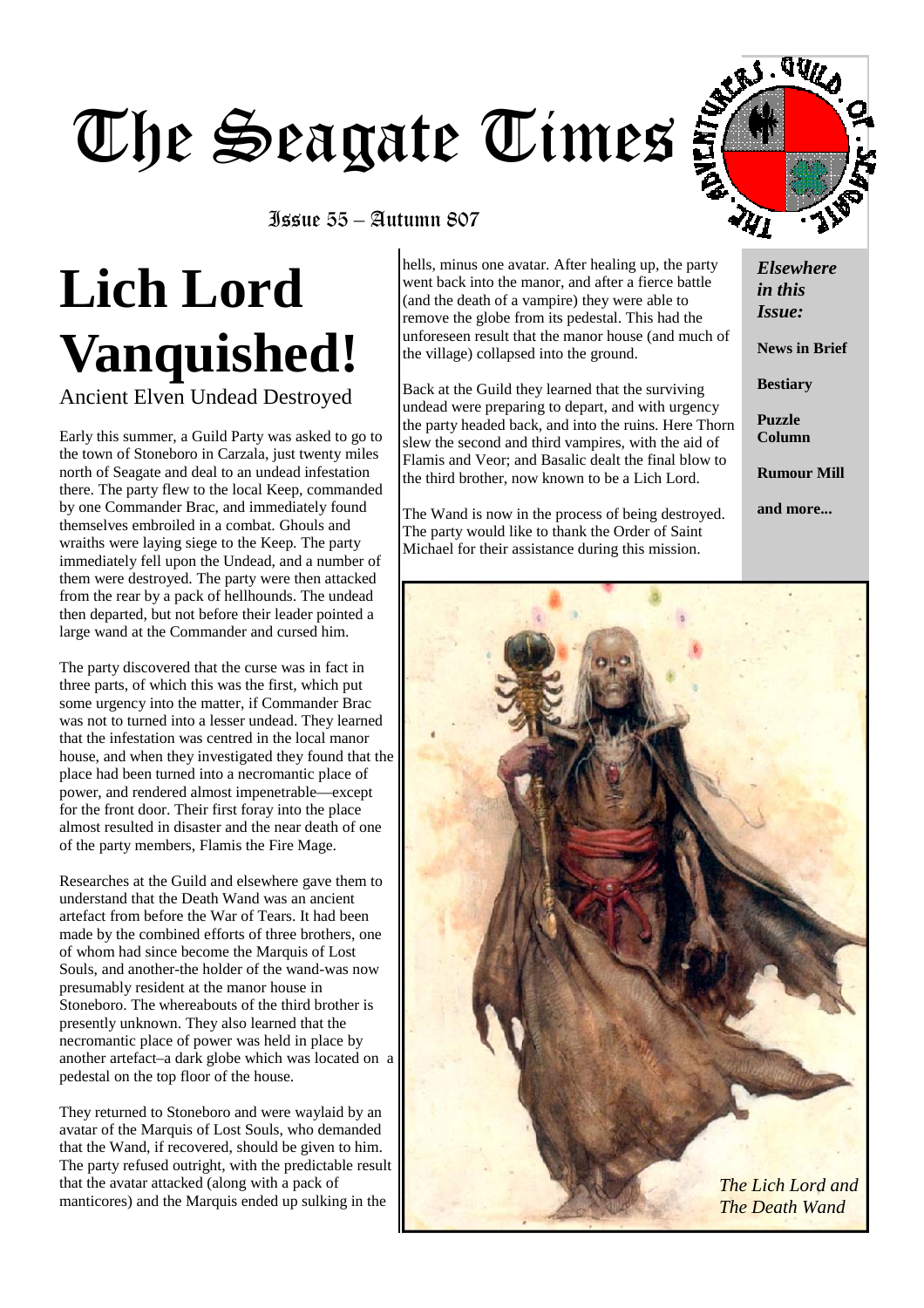## *"I've heard of a reason why mages build towers but I think it's a fallacy." - Liessa*

# **News in Brief**

## **New Duchess of Ranke**

Following the tragic death of her father Duke Abakithis late last year, Princess Meredithis has inherited the Duchy of Ranke at the age of twelve. In a surprise move, her half-brother Baron Ramakithis moved out of the Ducal apartments and relinquished his claim shortly after Her Grace arrived in the capital on the 21st of Meadow escorted by royalty and senior nobility, including the King of Eltrandor and the Duke of Aladar. Co-incidentally, the ruthless and brutal Third Command mercenary unit arrived from Sanctuary the previous night, and their commander Prince Kadakithis gave his niece Meredithis his support.

Early challenges to Duchess Meredithis's reign include re-taking Southern Ranke from the friendly forces of Mordeaux, who are still pacifying the region, and dealing with the most recent uprising by the Ilsig region in the north. At least the traditional trouble-spot of Sanctuary appears to be supporting the young duchess.

In addition, many suitors are lining up for the most eligible young lady in the west, and this decision is likely to define her reign. With annual taxes from the provinces due in Autumn, it will soon become clear whether Ranke will fall further into chaos and decay, or whether it will unite behind its innocent figurehead and her husband-to-be.

## **Extra-planar Contagion Prevented**

A plot by Purple Dwarves on the Red Planet to wipe out Black & Green Orcs and the Drow worshippers of the Necromantic Grey Titan has been foiled. These traditional foes on Purple have run into each other on a new world. The Dwarves' plan was to "inoculate" all non-dwarves (preventing them from being zombied) to forestall them adding to the enemy's undead army.

Unfortunately the "inoculation" (a) is highly contagious (b) is 90% fatal, and (c) would have spread through the trade portals to Alusia at such a rate that within 6 months dwarves would outnumber all other sentients on Alusia. Prince WordSmith and High Priestess Loxi (cunningly disguised as a dwarf) led the mission to convince the dwarves that more viable and explosive experiments were possible as a way of waging the war against the Drow and their Necromancer. The party's expulsion of the Necromancer from her followers on the plane, and

*"You can say anything when you're wearing a balaclava." - Some anonymous Guild Member.*

warning of moon-strikes, enabled those on the Red Planet to thwart the Drow attacks.





*Princess Meredithis of Ranke* 

## **Royal Wedding**

In what has been called the elven society wedding of the year, Merchant Princess Teeanna d'Elenassay has married the Prince of Asheth in a ceremony of great spectacle.

The wedding was held on a small hill under the shade of a giant Ash with the ceremony conducted by a local Dryad.

Prince Dramus' daughter Firenya was also present at the ceremony and acted as crown bearer for Lady Teeanna.

Guests included some of the most famous personages on Alusia, including Lord Yo, Princess Isil-Eth and Duke Leto along with a number of guild members as well as a large contingent of Elves from Eidolon including the brides family.

Security was minimal with only a small number of guardsmen on display. Representatives from both the light and dark factions of Alusia's religious communities were present however no problems were reported by either group.

Fae folk of all kinds were present as they accepted their new ruling lady and the general consensus was that she was most suitable for the position and has been universally accepted by the folk of Asheth.

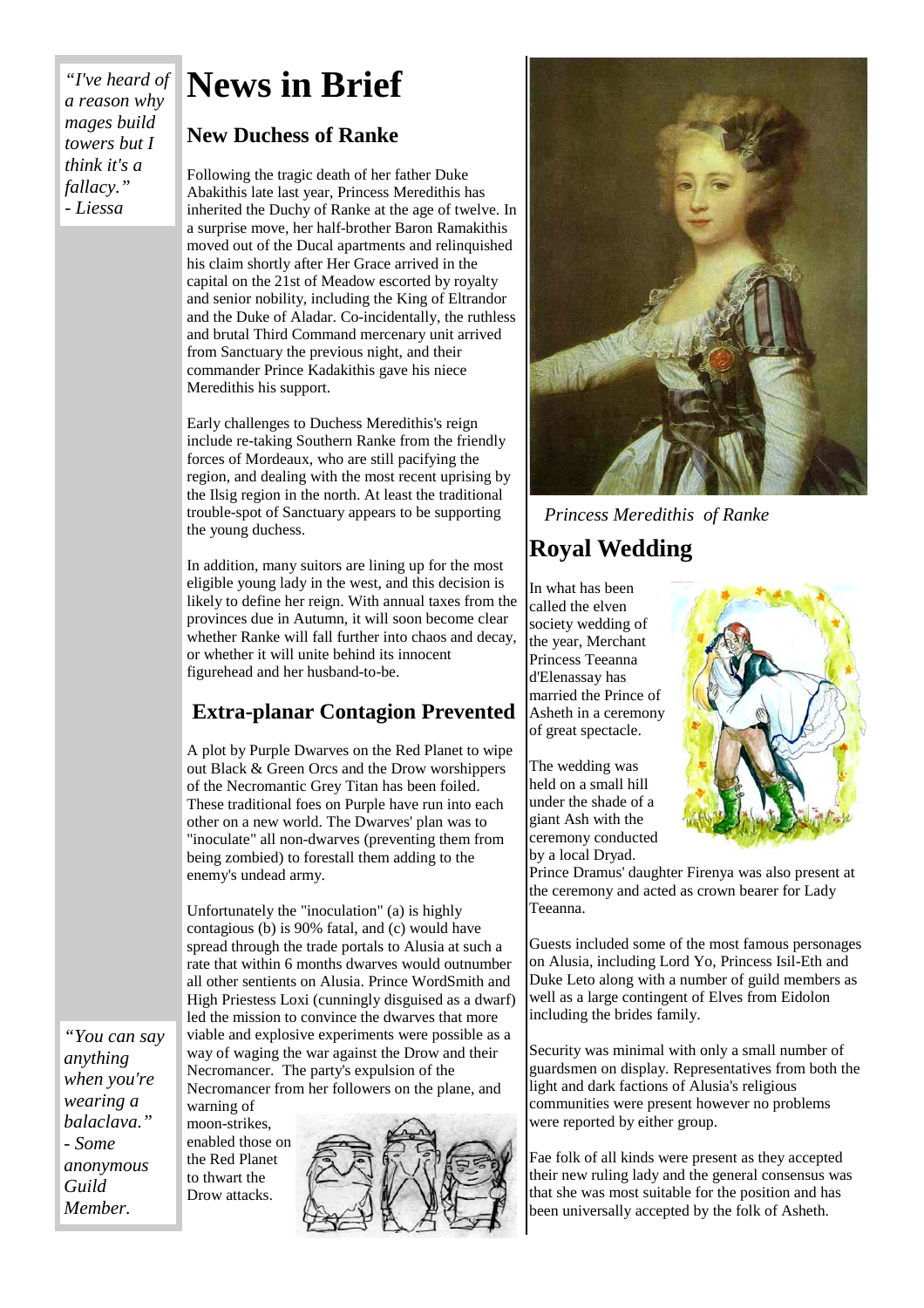## **Viola Supporters Association**

The Viola Supporters Association has been run out of Sanctuary for crimes too horrendous for even that city of murderers to tolerate. It seems they were responsible for the death of two hundred children within a single hour on the 5th of Heat.

What Black Magic they commanded (and to what dark ends) is unclear, but vengeful forces continue seeking for their powerful and mysterious leader, as the deaths included children of nobility and mages, as well as offspring of the usual scum and villainy. Enquiring minds have confirmed that the VSA is not a support organisation for Viola the guild member.

*I was on adventure with 6 other witnesses who will confirm that I haven't been near Sanctuary! I had nothing to do with the deaths of any children. I would never waste resources that way! - Viola* 

## **Comet Sighted**

Recently a new phenomena has been seen in the evening sky above Seagate. Described as a 'hairy star' by most, this new



object, called a comet by those philosophers that study such things, has been clearly visible for a few hours after sunset. However, as it climbs higher in the sky, it is fading, and is expected to disappear before this issue goes to press Astrologers are still arguing about the significance of this comet but have, as yet, come to no firm conclusions.

We have also been informed that, since the comet first appeared, several followers of both the Powers of Light and Darkness have found it slightly harder to contact their Patrons. Religious groups are concerned.

## **Pimp my Ride!**

Is your mount dull and functional? Does it merely trample your enemies into the dust beneath your feet? Is there a dan-

ger of you're being mistaken for tax collector or worse, an earth mage? Pegasus had this problem. Despite being the legendary mount of Bellepheron and being victorious over Chimera during the Republican Wars she had no social life and an empty dancebook.

Well, thanks to Sylas and his amazing team of cousins, Pegasus has undergone a complete makeover and with a new, happening ninth century image she has been able to catch the eye of none other than the mighty Ajax. Now you too have the opportunity to ginger up your mount or companion animal. Call on Sylas of the Guild of Artisans and he can transform your dull, staid, mount into something that not only slices and dices but helps you pull as well!

## Reward

## Red Fingered Lyric



A reward of 250sp has been posted in Westmarch, Aladar for information leading to the capture the notorious bandit, Lyric Red Finger.

## **From the Festival of Arts**

To the tune of "A l'entrada del tens clar" (http://www.ildhafn.sca.org.nz/alentradadq.mid)

- 1. As the days dawn bright and clear, e-y-a! The art happ'ning of the year, e-y-a! Comes to Sanctuary drear, e-y-a! Our huge balaclava'd queer, Employer stands before us.
- Ch: On your way, on your way, jealous ones Let us be, let us be, Come now, dance with me, dance with me
- 2. Our job is very clear, e-y-a! Save the artists and their gear, e-y-a! Let no scoundrels interfere, e-y-a! Head off mimes 'fore they appear, And make the crowds adore us.
- 3. Will they chuckle, will they cheer, e-y-a! Will they give us all free beer, e-y-a! Or will dogs and children sneer, e-y-a! As we meet the end we fear, And all around ignore us.
- At the opera premiere, e-y-a! Little Dove the gypsy seer, e-y-a! Shows her talent crystal clear, e-y-a! A performance to revere, As she rises from the chorus.
- 5. For the friendships insincere, e-y-a! And the rivalry severe, e-y-a! For the part that she held dear, e-y-a! Rips a throat from ear to ear, Did Evenita so deplore us.
- 6. Patrons came from far and near, e-y-a! To watch a dead muse reappear, e-y-a! A young duchess take her sphere, e-y-a! As we past all mischief steer, And make them all fall for us.

Caprice





*Liessa: "What about the ones who do dark and ominous for fun?"* 

*Thorn: "I think they got gainful employment this season."*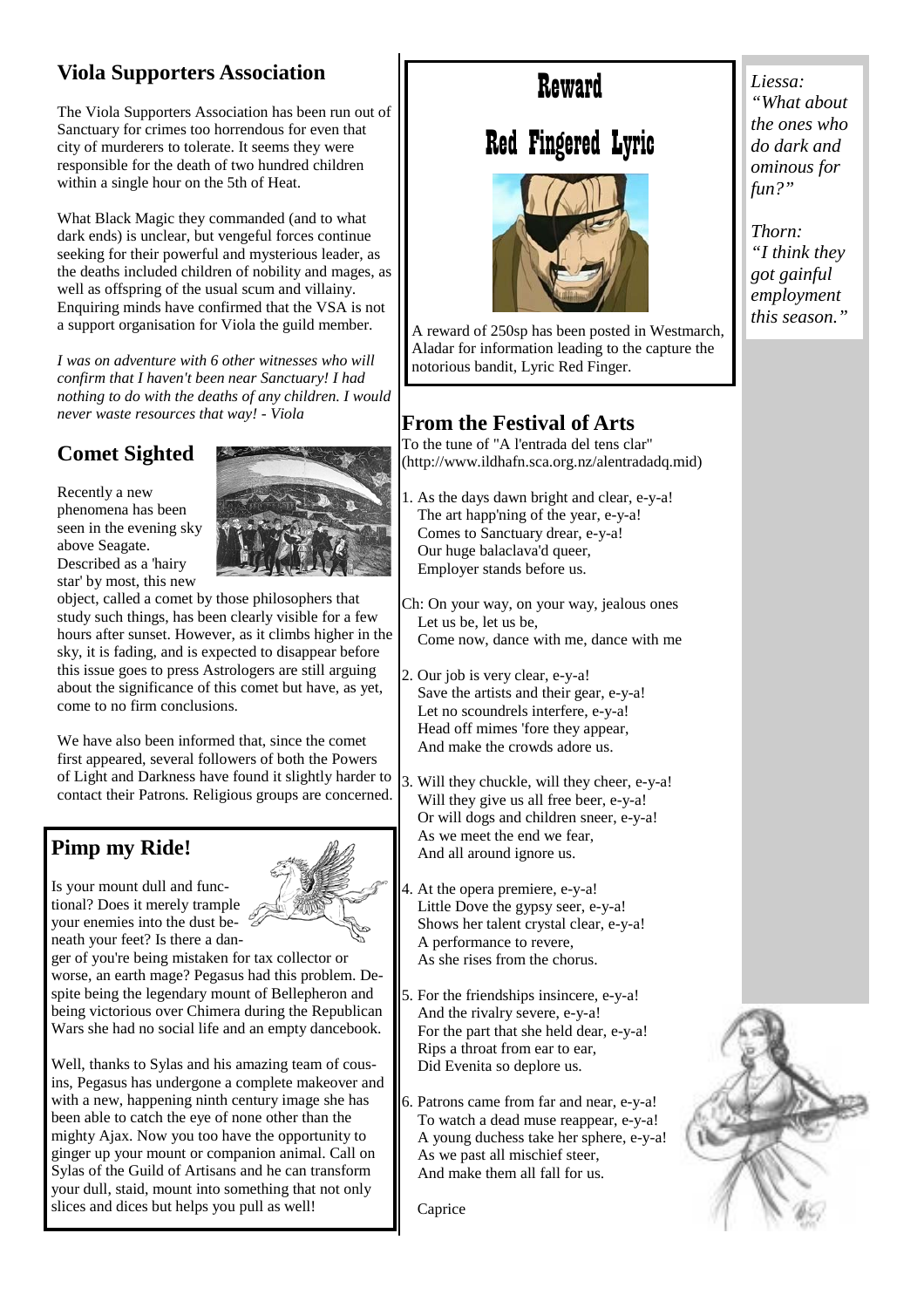*"I think we actually need to do our job." - Gerald Jr.*

## Who is **Thorn?**

We meet with the Lady Knight of Bolton in the sparsely furnished receiving room of her manor at Bolton Bay. When complete, this manor will be a new stronghold for the Duke in Western Carzala, and the home of a number of Guild members hosted by Thorn herself.

Thorn is a 5'6'' human woman in her late 20s with short brown hair and hazel eyes, she moves with power, grace and speed, her Warrior and Acrobatics training showing in the way she looks and moves.

She wears a dark blue shirt and black trousers around her home and at the guild, and long black boots with silver spurs, she has two matched silver katana-like hand-and-a-half swords which glow faintly in the darkness, and a silvered dagger, all in black leather sheaths with silver fittings on a leather and black stone weapons belt.

## *When and why did you join the Seagate adventurers Guild?*

When I left home I wanted certain things for myself, but I had no skills with which to earn a living. I had limited funds, and no desire to be tied to a long apprenticeship. Back in 1994 AP when I joined the Guild it seemed the best way to achieve my goals, and its worked out okay, although time and experience have altered some of the things I want from life.

#### *What areas/weapons do you specialize in?*  I haven't really specialized in any weapons as such although I have mastered the use of several. I guess you could say I have specialized in becoming a weapon myself as I can use most weapons and almost anything as a weapon.

While I'm a Warrior and not a mage of any sort I've also worked hard on being able to contribute more to a party than just another sword in a fight, to that end I've studied more than a little healer, mechanician, and military science, as well as a few other skills.

## *What do you do whilst not adventuring - any hobbies?*

When not adventuring I train. Even if I'm not improving some skill or weapon I need to stay fit or risk loosing my edge and that could be deadly. I also train my own war horse, Blitz, it takes a fair amount of work to get a horse to the point where it doesn't panic at all the magics a guild party can throw about. I enjoy music, I can sing and play the Flute fairly well. And of course recently I've had my estate to organize.

*"There may be some subplots, this is Sanctuary." - Sabrina*

#### *Please describe a highlight of your career so far. For example, defeating a dangerous foe, best death, best magical item/ability gained.*

Every Adventure has its highlights, no one event or foe really stands out. Successful Adventuring is all

about team work, how do you compare the experience of the fight with the Demonic Senators at the end of the Luna games in I which I was part of a large group with powerful magics, with an assault on an Orc and Ogre stronghold out numbered 5 to 1, or more, with very little magic other than low ranked invisibility and only a few companions. Its not the battles, the items, or the deaths that make a mission memorable for me its the people I work with or meet on adventure.

#### *Which places would you recommend visiting, and conversely, any places you would recommend avoiding?*

There are very few places I wouldn't go again and while every place is not for every one, you learn something new about yourself with every new experience.

One place I'd not go again is Dragon Pass in the Luna Empire, a mana storm where all is in chaos, where time, planes even your very form can change between one step and the next one, breath and the next is not an experience I want to repeat nor would recommend to anyone.

#### *Why are you still an adventurer and what motivates you to join, or form a party?*

Over a decade ago I got marked as a Peoples Hero by an off plane deity, see these blue runes here on my right hand-they mark me as a River Voice, Zola Fel identified me to the followers of The River as someone they could ask for help. Being a River Voice sort of set the course of my career ever since, I try to take missions that are either meant to be helping people in some way or are explorations of new places in the hope that I might find some one in need along the way. People always seem to need rescuing from something, and so I keep adventuring. It can be very rewarding being a Hero, even if the reward comes in unexpected ways, and I love the life even if it is extremely dangerous at times, it feels good to be making a difference in the world.

#### *How is the building here going and when do you expect it to be finished?*

Bolton Manor, and my lands on Bolton Bay, are somewhat isolated and out in the wilder parts of the duchy and I need to be able to protect my people and property from raiders, bandits and such so I'm having a fortified manor house built.

The work is going well, and all going to plan the last of the major earth and stone construction work will be completed by spring. I have people out there currently preparing land for planting wheat this winter and other crops this spring, also work on the interior of the manor house has begun.

That will take some time as there are a great many doors and windows to be filled, walls to plaster and paint or panel, floors to cover, and furnishings or artworks to buy or commission.

I expect it to be several more years before the whole house is finished, certain parts will be completed sooner but its going to be a long and expensive project.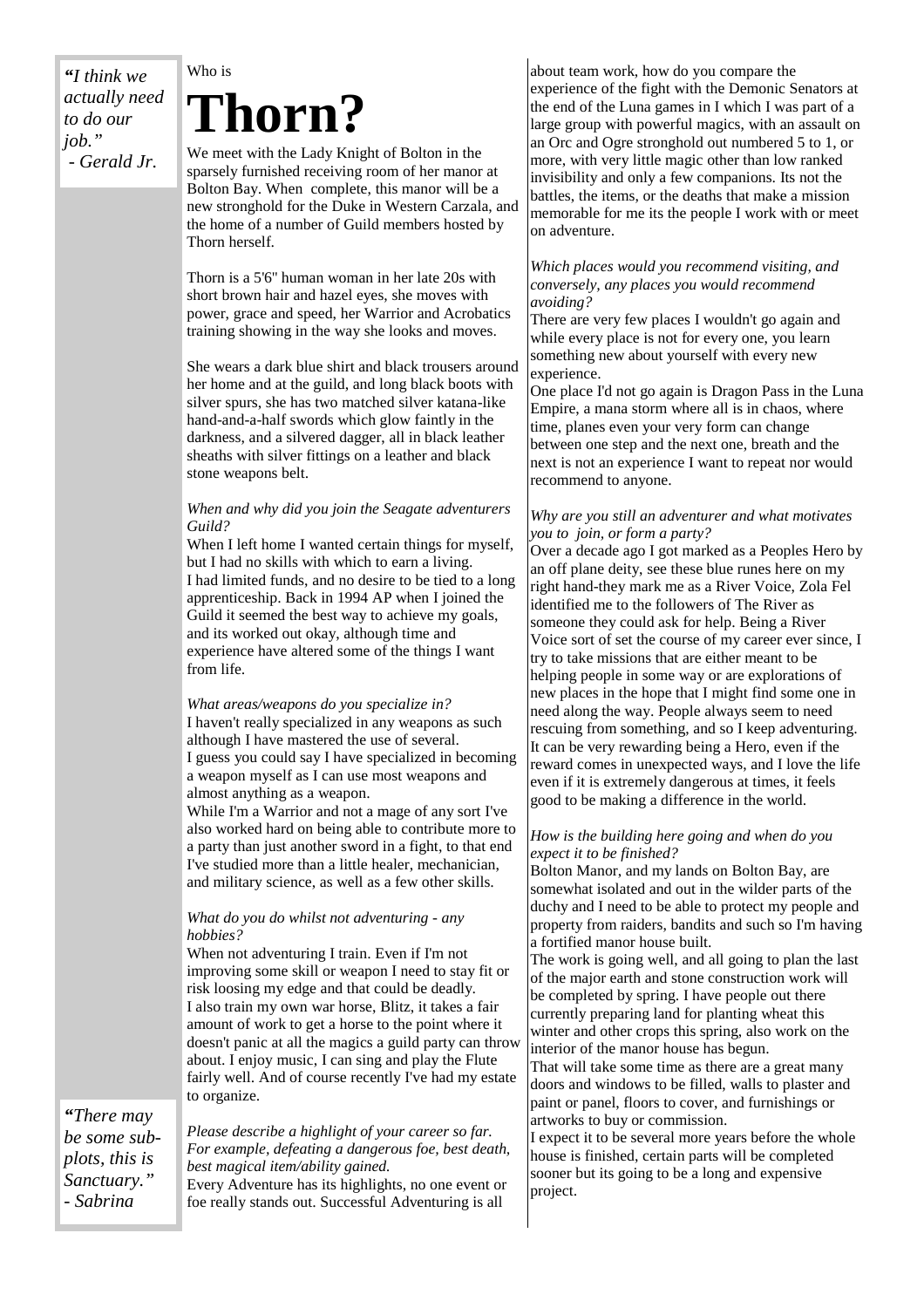## *We've heard a lot about your 'Collapsing Tower' how did you come to obtain it?*

The tower was an item I got as a reward from Pasifika in the winter of 800, the big new island what do they call it now Rangi something. It was due to rise from the depths at mid winter and the resultant earthquakes and big waves would have wiped out the civilizations of both the merfolk and the islanders. The Pasifikan merfolk's adventurers guild was looking for some items to use in a ritual to save the civilization and protect everyone and being water dwellers they asked us for help to find the land based ones. As a River Voice this sort of thing is just what I am supposed to do so I helped out and as a reward got to look though their vaults of unclaimed items and pick something, I chose the tower. It has been my home for the last 6 years, and been very useful as a base for a number of parties over that time.

#### *Is it true you're pacted to some sort of off-planer water deity?*

No, I am not pacted. Zola Fel, a Gloranthan water deity did mark me with these stigmata, the sign of the Cleansed One which emphasizes co operation between water and land dwelling entities. And I'm under some sort of Godly Geas not to defile any waterway anywhere. Which made the sewer provisions at Bolton Manor a key part of the design. I might be a God certified Hero but I'm not pacted.

*Anything else you want to say to the guild populace?*  It's been a good thirteen years. Despite being a mercenary bunch of cultist and assassins, most of you are good folk, and I look forward to having many more adventures with you.

And a word of advice for those of you who aren't 'good folk' - don't let your membership lapse.



# **The Adventurer's Guide**

Tips for success

Sometimes the best form of attack is evasion.

Friendly fire isn't…. But when it's the only way to hose down the bad guys, you've got to do the tactically correct thing even if there's a friend in the way, right?

Preparation is the key. Spend more time discussing how to work together to beat your enemy, and less time recuperating afterwards.

If you do have to go in the front door, you're less likely to be surrounded if you use wall spells to block off interior doors you're not using.

## The Artisan Cook's Corner

## **Flamis's Muesli Cookies**

- 1 cup rolled oats 1 cup plain flour 1 cup sugar 1/2 cup dried fruit 125g butter 2 tbsp golden syrup 1/2 tsp baking soda 1 tbsp hot water
- 1. Preheat the oven to 150ºC.
- 2. Mix the first four dry ingredients together in a bowl
- 3. Melt butter with golden syrup in a small saucepan over low heat. Dissolve the baking soda in the water and add to the butter and syrup mixture, so it foams up. Stir this mixture into the dry ingredients.
- 4. Roll heaped teaspoons of mixture into balls, and put onto a cookie tray, 5cm apart. Bake for about 20 minutes, and cool on trays (until they go crisp and yummy, and then feed to hungry Guild members).

#### Answers to Last Issue's Puzzles: **The 7 Voyages of Sinomor:**  # 1st - in Gosha got the Black Pearls of Punjab from the Merchant Hussad # 2nd - in Lahoia got the Lamp of the Djinn from the Thief Thomad # 3rd - in Amabala got the Sapphire of Suez from the High Priestess Zerene # 4th - in Zonobra got the Red Sea Ruby from Grand Vizier Ahmad # 5th - in Shalala got the Emir Emerald from the Sorceress Briane # 6th - in Xunuda got the Daqar Diamond from Queen Norene # 7th - in Boz got Princess Praline from Sultan Mohamad **Riddles:**  First: Four Score Second: "Anything."

*Veor to pub patron: "Do undead come in here?" Patron: "I hope not!" Liessa: "They probably don't serve spirits."*

*Basalic - "We go berserk with forward planning"*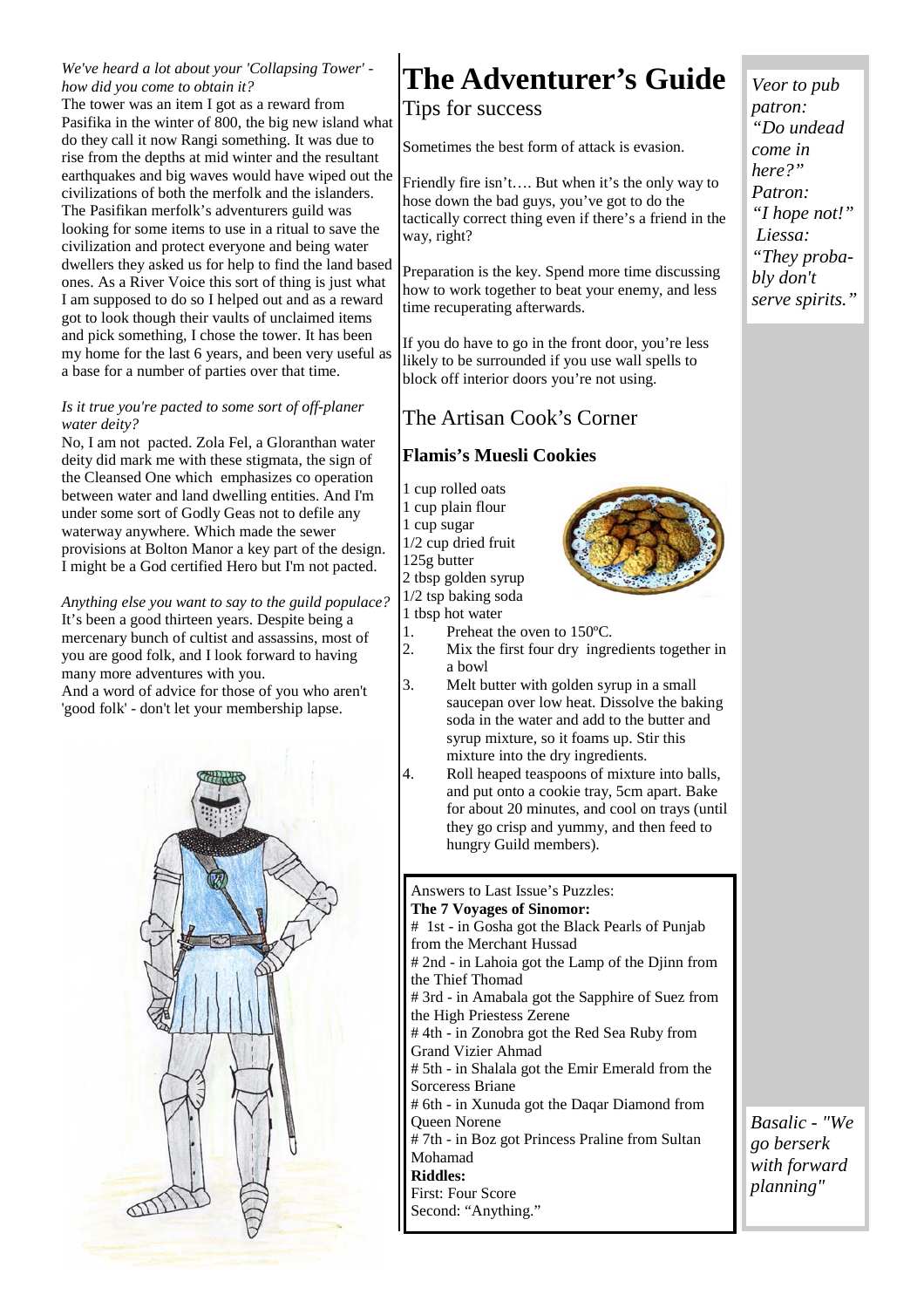# **Starflower's Bestiary**

To Heck with Hellhounds...

After heading that a Guild party had been attacked by a pack of hellhounds, I thought appropriate to discuss these uncommon summonables and appropriate tactics for dealing with them.

The typical hellhound looks very much like a massive, powerfully-built, yet emaciated wolf with russet brown fur and burning bright red eyes. Some specimens have been seen with two or three heads, and these extraordinarily dangerous specimens, are frequently found as pack leaders. It is thought that all hellhounds are in fact demonic constructs, native to the hell planes. The bosses of the hells, the greater demons, are said to keep vast kennels of these beasts, ruled by the biggest and baddest among them.

*Thorn to Veor the Ice mage, when he complained about his swollen ankle: "Put an icepack on it."*

The hellhound is not a dumb beast. It has a fairly high aptitude for magic, and may cast spells from the Colleges of Illusions or of Mind Magics. Thus, it is quite possible for a Hell Hound to appear as a normal wolf, even a friendly puppy, should that suit its infernal plans. Its primary weapon, however, is the twenty-foot long cone of fire it breathes out from each head at it enemies. This cone can ignite flammables in its area of effect. Remember that these creatures are fast…. They run almost as fast as a horse, and there is nothing to stop a hellhound running and then breathing fire. A hellhound also has a nasty bite which can inflict burns as well as physical damage.

Generally speaking hellhounds do not wear protection of any sort, having quite adequate natural armour, but they have been seen wearing blackened chain armour similar to horse barding.

Since hellhounds are not native to this plane, they are generally brought here by their summoners as infernal guard dogs. Thus, a party is most likely to encounter hell hounds when assaulting the lair of a summoner, where they may be found guarding an entrance, or protecting treasure or captives. However, they may be also directly on the attack, or a summoner may simply let one loose to cause havoc and destruction just for the hell of it. They can then be found killing and maiming, burning crops and building, and generally making an infernal nuisance of themselves.

Dealing with a pack of hellhounds is never going to be easy, but it helps if you have some protection against



magical fire. The probability is that you will not necessarily realise at first you are up against hellhounds. A cunning summoner will have them use their ability to cast illusions or mind magics in order to conceal their true nature. Always remember that despite appearances, these creatures are not animals. They are sentient, they are smart, and they are profoundly evil. They're also impervious to attacks made with non-magical weapons

Your best tactic is probably to attack from outside the range of their breath weapon, using magical ranged weapons and magics. Hellhounds seem to be largely immune to fire magics, but are likely to be vulnerable to ice and to water magics in particular. One possibility is to restrict their movement with web spells and walls, and then actively resist their magic while other party members take them down at range. Just remember that you'll need decent ranged weapons—many arrows will simply bounce off their thick hide. Alternatively, it may be simpler to charge into melee, and just hit them with large magical pointy objects until they die of it. And then take your applause for ridding the multiverse of another menace we're all better off without.

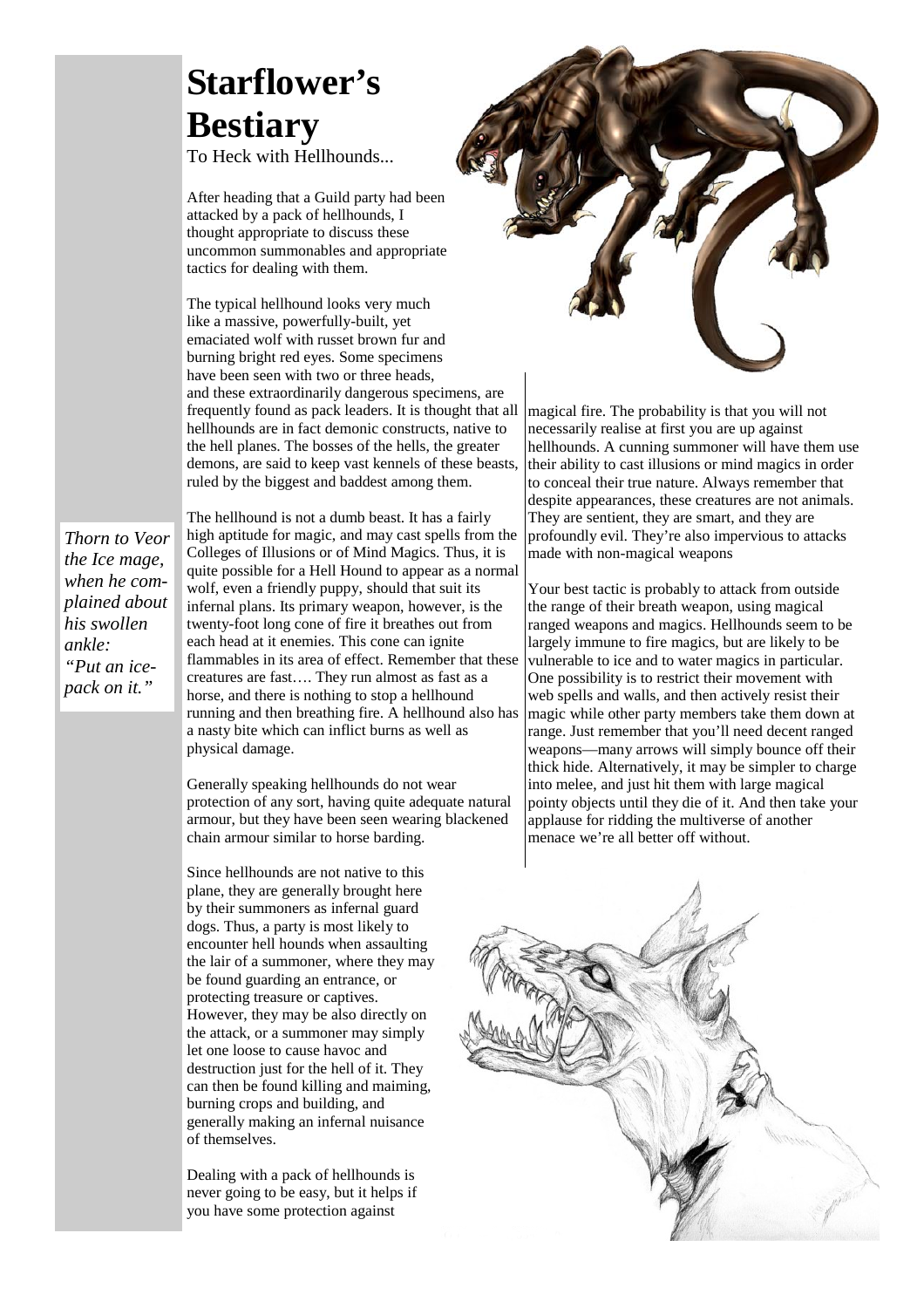# **The Puzzle Column**

## The Every Flavour Beans

At the bottom of an unknown chest found in the back of a closet, a group of adventurers found a packet labelled "Bertie Bott's Every Flavour Beans." Unwisely they decided to sample the beans without detecting their aura first—although if they had they might have found that their plane of origin was called Mugglespace. None of them were impressed with the flavour of their bean, so each decided to show off their skills by casting a different spell on their bean. Who cast what spell on which bean?

Adventurers: Sir Harold, Sir Roderick, Lady Hester, Sir Nestor and Lord Grok

Colours: Green, Blue, Red, Orange and Purple Flavours: Vomit, Earwax, Cardboard, Snot and Mud Spell: Invisibility, Ventriloquism, Levitation, Light, and Growth

1. The male adventurer with the cardboard flavoured bean cast a spell which made a noise. The earwax flavoured bean was very quiet.

2. Harold's bean was a primary colour.

3. Hester's bean, which was not purple, grew almost out of control.

4. The red vomit flavoured bean was levitated.

5. Grok's bean, which was not a primary colour, exploded after a back-fired light spell.

6. Nestor's orange bean did not speak.

7. The green bean questioned where the orange bean had gone.

8. The snot flavoured bean was blue. The green bean did not taste like earwax. The purple bean was mud flavoured.



## **Get the Power of Fire and Light!**

Fire College Invested Items: Dragonflames Rk 10 Weapon of Flames Rk 10 Also Rank 8 Weaponry. Now with added Radiance for Positive effect on Dark Creatures. Prices negotiable. Please contact Flamis at the Guild.



## Riddles

What king can you make if you take the head of a lamb the middle of a pig the hind of a buffalo and the tail of a dragon?

I may run rings around you Or escape your clutching grip Or leave a treacherous trail That gives a sudden slip.

You always end up winning, While I shrink with each new meet: Our bouts will be my ruin, But you'll come out smelling sweet. What am I?

Turn us on our backs. And open up our stomachs. You will be the wisest of men. Though at start a lummox. What are we?

**What's Hot** 

Dragonflames.

700mph

alibi

Flying 60T Ships at

Vampire Hunting

Red-Finger Tattoos

The 'I was Off-Plane'

Getting 'lost' in Sanctuary

.Avoiding turned into lesser undead.

## **What's Not**

Being turned into lesser undead.

Pyrotechnics.

Outside loops just after lunch

YAMA - Yet Another Maid-Assassin

Dwarves with a plan…

Stew served by a Troll

Aesthetic Crimes: o Mussing Sabrina's hair o Dwarves that don't bathe o Isil-Eth wearing an outfit twice

*Flamis to Guild Security: "Leave them alone—they're OUR Michaelines ."*